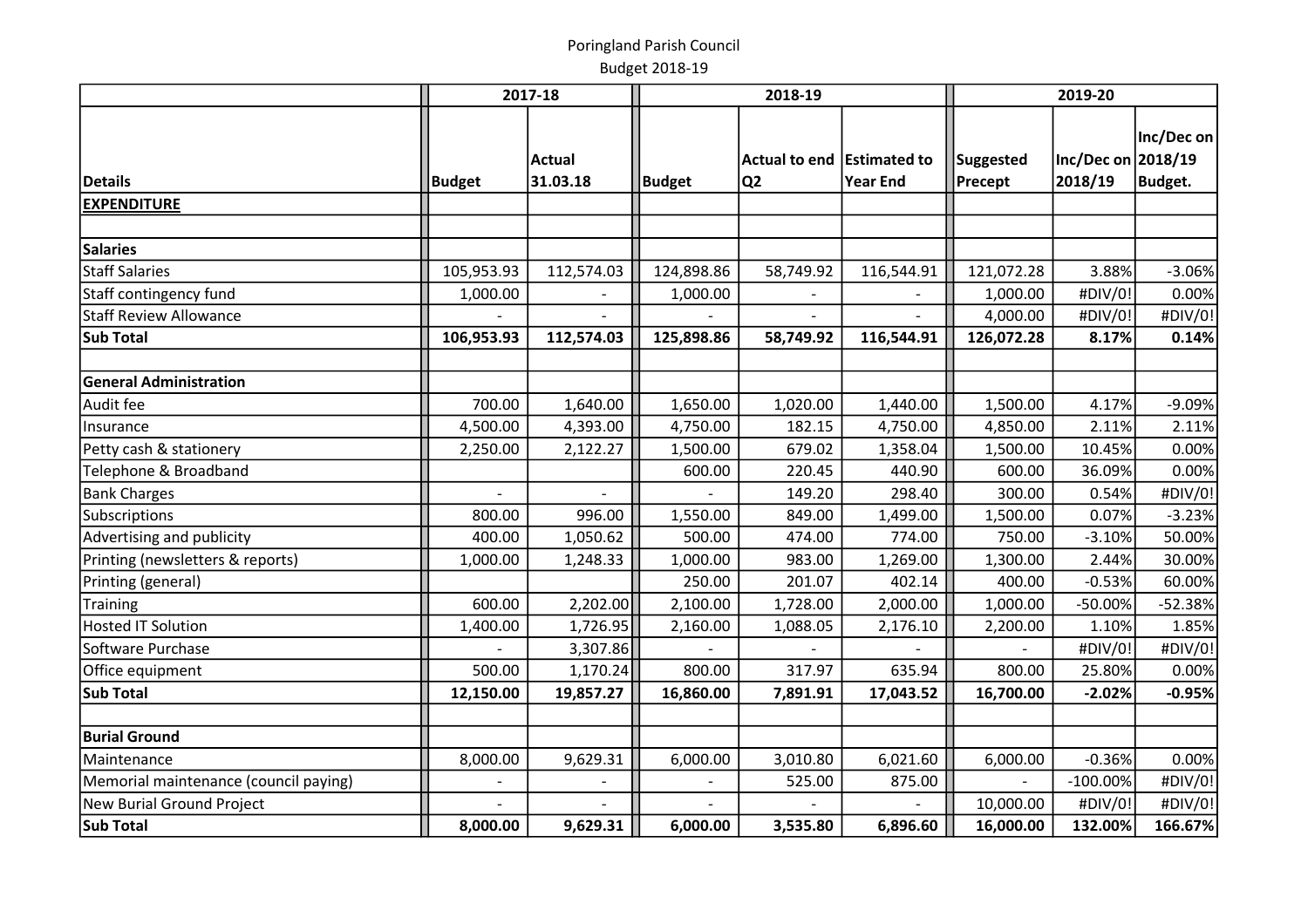|                                    |               |           |               |                            |                 |           |                    | Inc/Dec on |
|------------------------------------|---------------|-----------|---------------|----------------------------|-----------------|-----------|--------------------|------------|
|                                    |               | Actual    |               | Actual to end Estimated to |                 | Suggested | Inc/Dec on 2018/19 |            |
| Details                            | <b>Budget</b> | 31.03.18  | <b>Budget</b> | Q <sub>2</sub>             | <b>Year End</b> | Precept   | 2018/19            | Budget.    |
|                                    |               |           |               |                            |                 |           |                    |            |
| <b>Community Centre</b>            |               |           |               |                            |                 |           |                    |            |
| Maintenance                        | 6,000.00      | 6,790.00  | 6,000.00      | 6,548.92                   | 9,548.92        | 10,000.00 | 4.72%              | 66.67%     |
| Cleaning                           | 1,800.00      | 2,269.27  | 2,000.00      | 692.86                     | 1,385.72        | 2,000.00  | 44.33%             | 0.00%      |
| Heat & light                       | 6,500.00      | 8,576.06  | 7,500.00      | 4,263.93                   | 8,527.86        | 8,000.00  | $-6.19%$           | 6.67%      |
| Water                              | 540.00        | 673.95    | 1,000.00      | 534.60                     | 1,069.20        | 1,000.00  | $-6.47%$           | 0.00%      |
| Rates                              | 2,700.00      |           |               |                            |                 |           | #DIV/0!            | #DIV/0!    |
| Capital and Improvements           |               | 8,462.71  |               |                            |                 |           |                    |            |
| Air conditioning in bar and office | 6,276.00      |           |               |                            |                 |           |                    |            |
| Community Centre Floor             | 4,377.00      |           |               |                            |                 |           |                    |            |
| Car Park Extension                 | 15,000.00     |           |               |                            |                 |           |                    |            |
| Decorating                         |               |           | 1,280.00      | 1,300.00                   | 1,300.00        |           |                    |            |
| Quad 1 Sound                       |               |           |               | 1,155.00                   | 1,155.00        |           |                    |            |
| Misc Equipment                     |               |           |               | 320.92                     | 320.92          |           |                    |            |
| Back Door Redesign                 |               |           |               |                            |                 | 5,840.00  |                    |            |
| Gents Toilets                      |               |           |               |                            |                 | 1,100.00  |                    |            |
| Sinking Fund                       |               |           |               |                            |                 | 10,000.00 |                    |            |
| Grounds maintenance                | 2,260.00      | 2,259.96  | 2,350.00      | 1,174.49                   | 2,348.98        | 2,350.00  | 0.04%              | 0.00%      |
| Bar                                | 3,250.00      | 4,791.42  | 3,500.00      | 2,055.88                   | 3,555.88        | 3,500.00  | $-1.57%$           | 0.00%      |
| <b>Relief Caretaker</b>            | 5,500.00      | 10,808.08 | 9,000.00      | 1,497.24                   | 5,997.24        | 7,000.00  | 16.72%             | $-22.22%$  |
| <b>Event Expenditure</b>           | 1,250.00      | 7,085.60  | 7,250.00      | 4,583.63                   | 7,333.63        | 5,000.00  | $-31.82%$          | $-31.03%$  |
| Contingency fund                   | 3,000.00      | 585.61    | 3,000.00      |                            | 3,000.00        | 3,000.00  | 0.00%              | 0.00%      |
| <b>PRS Licence</b>                 | 700.00        | 623.91    | 700.00        |                            | 700.00          | 700.00    | 0.00%              | 0.00%      |
| Loan repayment                     | 8,713.26      | 8,713.26  | 8,713.26      | 4,357.00                   | 8,714.00        | 8,713.26  | $-0.01%$           | 0.00%      |
| <b>Sub Total</b>                   | 67,866.26     | 61,639.83 | 52,293.26     | 28,484.47                  | 54,957.35       | 68,203.26 | 24.10%             | 30.42%     |
|                                    |               |           |               |                            |                 |           |                    |            |
| <b>Outside Spaces</b>              |               |           |               |                            |                 |           |                    |            |
| Capital and Improvements           |               | 4,589.99  |               |                            |                 |           |                    |            |
| Fiveways Bus Shelter (PPS)         |               |           |               |                            |                 |           |                    |            |
| Parish Partnership                 |               |           |               |                            |                 | 300.00    |                    |            |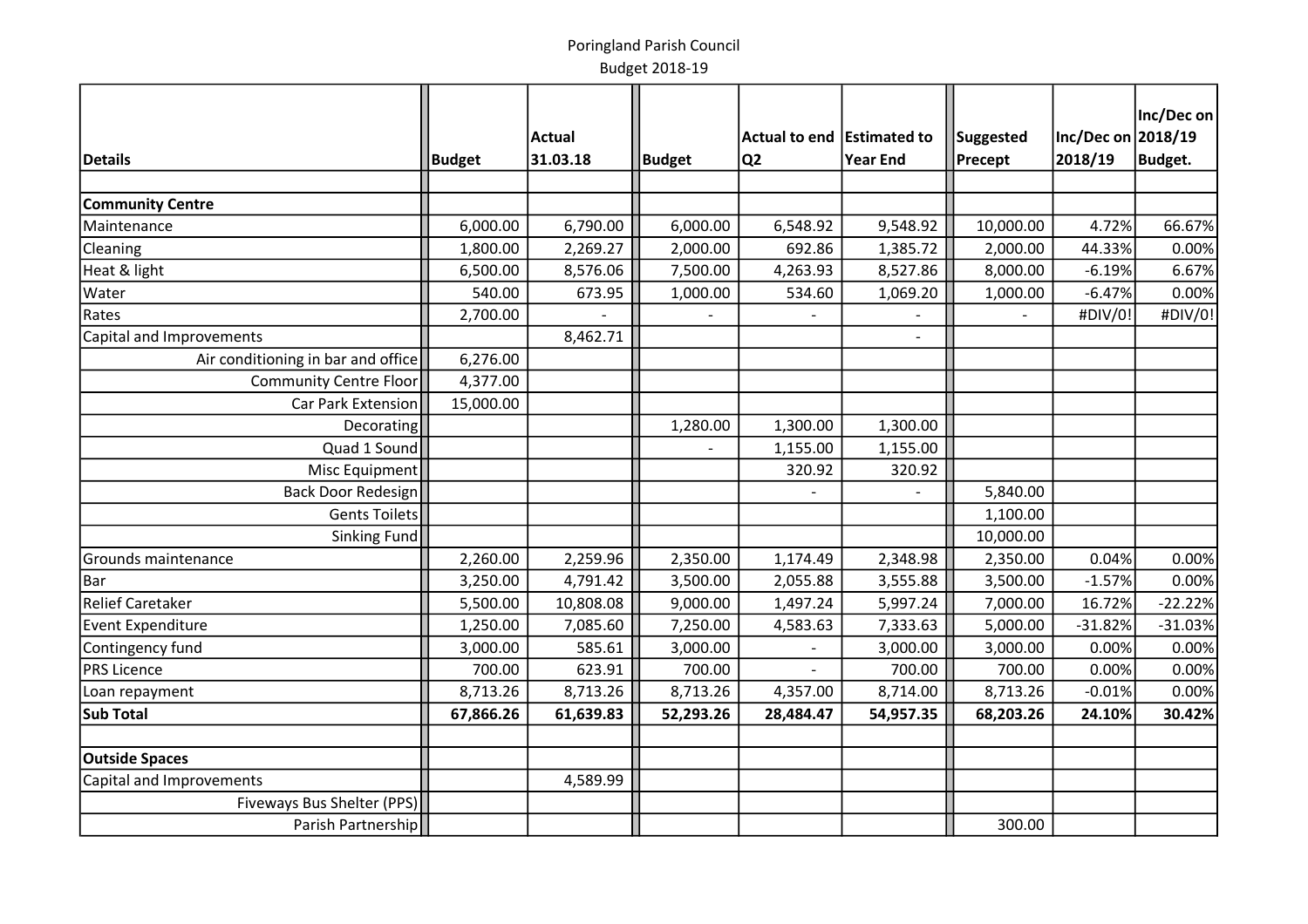|                                                |           |                          |           |                            |           |           |                    | Inc/Dec on     |
|------------------------------------------------|-----------|--------------------------|-----------|----------------------------|-----------|-----------|--------------------|----------------|
|                                                |           | Actual                   |           | Actual to end Estimated to |           | Suggested | Inc/Dec on 2018/19 |                |
| Details                                        | Budget    | 31.03.18                 | Budget    | Q <sub>2</sub>             | Year End  | Precept   | 2018/19            | <b>Budget.</b> |
| Tree Inspections and Remedial Works            | 940.00    |                          |           | 2,190.00                   | 2,190.00  | 5,070.00  |                    |                |
| War Memorial Fund                              |           |                          |           |                            |           |           |                    |                |
| Speed Awareness initiative with school         |           |                          |           |                            |           |           |                    |                |
| SAM2 Machine (PPS)                             |           |                          |           |                            |           |           |                    |                |
| Play Area markings Devlin Drive                | 250.00    |                          |           | 1,578.74                   | 1,578.74  |           |                    |                |
| Marked Area bench etc                          |           |                          |           | 1,669.50                   | 1,669.50  |           |                    |                |
| Misc                                           |           |                          |           | 139.92                     | 139.92    |           |                    |                |
| Open spaces (village green)                    | 5,600.00  | 5,600.00                 |           |                            |           |           | #DIV/0!            | #DIV/0!        |
| Devlin Drive Grounds Maintenance               |           | 554.97                   | 780.00    | 335.00                     | 855.00    | 807.00    | $-5.61%$           | 3.46%          |
| Mulberry Close Play Equipment                  |           | 839.15                   |           | 3,400.30                   | 3,400.30  |           |                    |                |
| <b>Mulberry Close Grounds</b>                  |           | 702.00                   | 2,420.00  | 2,402.34                   | 3,255.67  | 2,290.00  | $-29.66%$          | $-5.37%$       |
| <b>Trafalgar Square</b>                        |           | 1,721.41                 | 1,160.00  | 1,512.98                   | 2,189.60  | 1,160.00  | $-47.02%$          | 0.00%          |
| <b>Rosebery Park</b>                           |           |                          | 2,090.00  | 2,070.62                   | 3,173.54  | 1,750.00  | -44.86%            | $-16.27%$      |
| Norwich Road Bus Shelter                       |           | 250.00                   | 250.00    | 100.00                     | 200.00    | 200.00    | 0.00%              | $-20.00%$      |
| Verge Cutting                                  | 2,340.00  | 2,340.00                 | 2,460.00  | 1,405.86                   | 2,460.15  | 2,556.00  | 3.90%              | 3.90%          |
| Memorial Garden                                |           |                          | 1,500.00  | 750.00                     | 1,500.00  | 1,500.00  | 0.00%              | 0.00%          |
| Dog Bins                                       |           |                          | 1,900.00  |                            | 1,900.00  | 2,100.00  | 10.53%             | 10.53%         |
| General repairs and replacements               | 1,500.00  | 2,764.45                 | 1,000.00  | 1,634.33                   | 1,634.33  | 1,500.00  | $-8.22%$           | 50.00%         |
| <b>Sub Total</b>                               | 10,630.00 | 19,361.97                | 13,560.00 | 19,189.59                  | 26,146.75 | 19,233.00 | $-26.44%$          | 41.84%         |
|                                                |           |                          |           |                            |           |           |                    |                |
| Playing Field                                  |           |                          |           |                            |           |           |                    |                |
| <b>General Costs</b>                           | 8,000.00  | 7,389.68                 | 8,000.00  | 2,685.37                   | 5,370.74  | 8,000.00  | 48.96%             | 0.00%          |
| Capital Improvement - Heating                  |           |                          | 6,434.00  | 8,586.29                   | 8,586.29  |           | $-100.00%$         | $-100.00%$     |
| <b>Repairs and Replacements</b>                |           |                          |           | 6,344.00                   | 6,344.00  | 2,000.00  |                    |                |
| <b>Grass cutting &amp; Grounds Maintenance</b> | 2,310.00  | 1,373.35                 | 2,425.00  | 808.16                     | 2,424.80  | 2,709.00  | 11.72%             | 11.71%         |
| <b>Sub Total</b>                               | 10,310.00 | 8,763.03                 | 16,859.00 | 18,423.82                  | 22,725.83 | 12,709.00 | -44.08%            | $-24.62%$      |
| Miscelleneous                                  |           |                          |           |                            |           |           |                    |                |
| <b>Professional Fees</b>                       | 1,500.00  | $\overline{\phantom{a}}$ | 1,500.00  | 4,250.00                   | 4,250.00  | 1,500.00  | $-64.71%$          | 0.00%          |
| <b>General Contingency</b>                     | 2,200.00  | $\sim$                   | 1,600.00  |                            | 1,600.00  | 1,600.00  | 0.00%              | 0.00%          |
| Octagon Post Office (S137)                     |           |                          | 200.00    | $\overline{\phantom{a}}$   | 200.00    | 200.00    | 0.00%              | 0.00%          |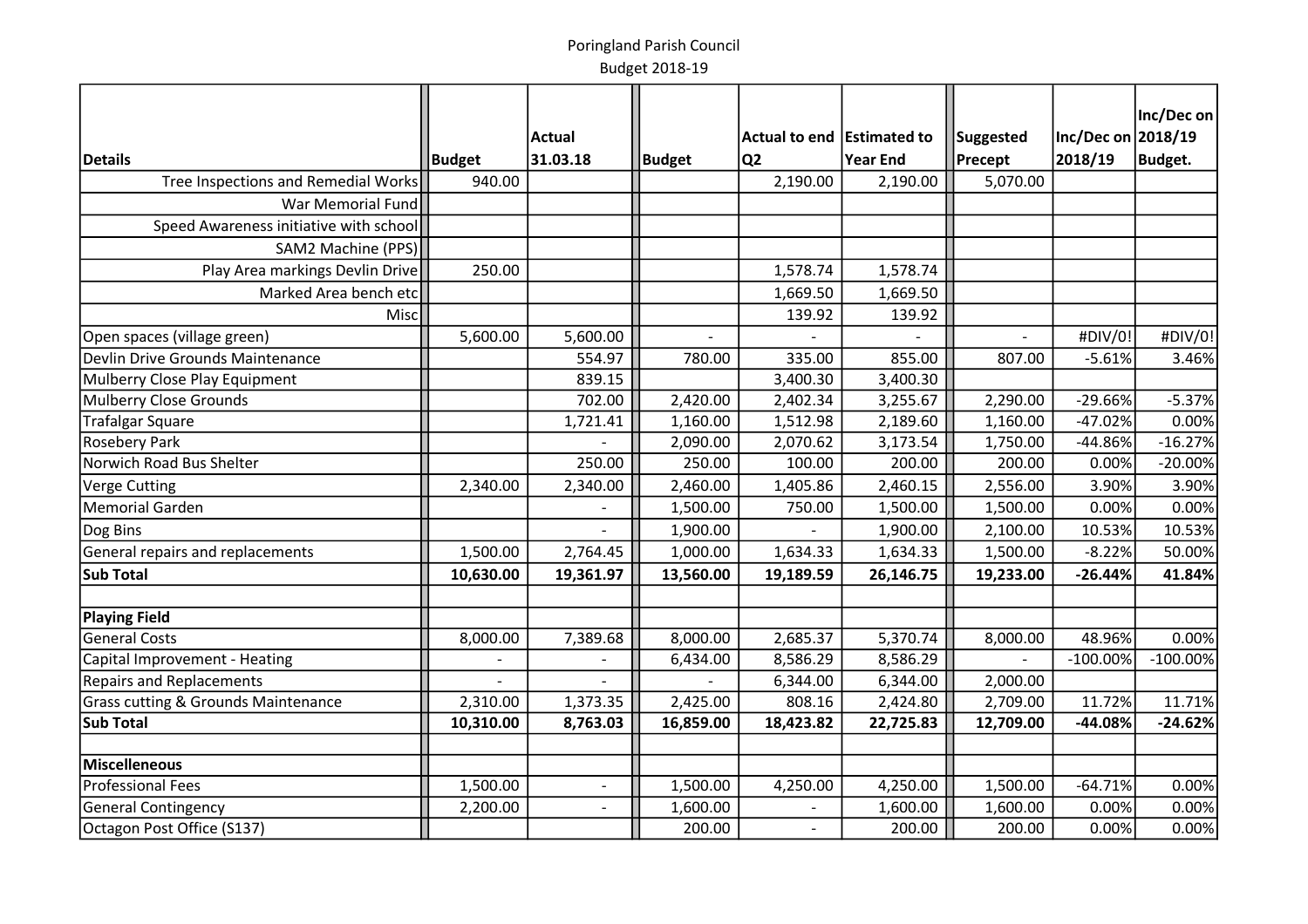|                                        |               | <b>Actual</b> |               | Actual to end   Estimated to |                 |                  | Inc/Dec on 2018/19 | Inc/Dec on     |
|----------------------------------------|---------------|---------------|---------------|------------------------------|-----------------|------------------|--------------------|----------------|
|                                        |               | 31.03.18      |               |                              | <b>Year End</b> | <b>Suggested</b> | 2018/19            | <b>Budget.</b> |
| Details                                | <b>Budget</b> |               | <b>Budget</b> | Q <sub>2</sub>               |                 | Precept          |                    |                |
| Community Land Project                 | 2,500.00      | 1,525.00      |               |                              |                 |                  | #DIV/0!            | #DIV/0!        |
| Section 137                            | 500.00        | 225.00        | 300.00        | $\overline{a}$               | 225.00          | 300.00           | 33.33%             | 0.00%          |
| <b>Sub Total</b>                       | 6,700.00      | 1,750.00      | 3,600.00      | 4,250.00                     | 6,275.00        | 3,600.00         | $-42.63%$          | 0.00%          |
| <b>Projects</b>                        |               |               |               |                              |                 |                  |                    |                |
| <b>Community Land Project Planning</b> |               |               | 33,000.00     | $\blacksquare$               | $\blacksquare$  |                  |                    |                |
| Community Land Project - Delivery      |               |               |               |                              |                 |                  |                    |                |
| Neighbourhood Planning                 |               | 3,385.47      | 16,500.00     | 3,066.00                     | 16,500.00       | 8,500.00         |                    |                |
| Sub Total                              |               |               | 49,500.00     | 3,066.00                     | 16,500.00       | 8,500.00         |                    |                |
| <b>TOTAL EXPENDITURE</b>               | 222,610.19    | 227,331.60    | 284,571.12    | 140,055.71                   | 260,193.36      | 271,017.54       | 4.16%              | $-4.76%$       |
|                                        |               |               |               |                              |                 |                  |                    |                |
| <b>INCOME</b>                          |               |               |               |                              |                 |                  |                    |                |
| Miscelleneous                          | 500.00        | 1,818.58      | 500.00        | 130.00                       | 130.00          | 500.00           | 284.62%            | 0.00%          |
| Play Area Markings Grants              |               |               |               |                              |                 |                  | #DIV/0!            | #DIV/0!        |
| Verge Cutting Delegation               | 4,067.01      | 4,015.32      | 4,100.00      | 4,159.87                     | 4,159.87        | 4,200.00         | 0.96%              | 2.44%          |
| Neighbourhood Planning Grant           |               | 8,230.00      | 15,000.00     | 6,770.00                     | 6,770.00        |                  | $-100.00%$         | $-100.00%$     |
| Capital Grants                         |               | 4,336.25      |               | 3,598.40                     | 3,598.40        | $\overline{a}$   | $-100.00%$         | #DIV/0!        |
| Interest on investment                 | 2,000.00      | 3,508.02      | 2,000.00      | 4,029.29                     | 5,029.29        | 4,000.00         | $-20.47%$          | 100.00%        |
| Burial Ground - General                | 4,500.00      | 17,842.15     | 5,500.00      | 4,927.00                     | 7,427.00        | 2,375.00         | $-68.02%$          | $-56.82%$      |
| <b>Burial Ground - Memorials</b>       |               | 1,050.00      |               | 175.00                       | 525.00          |                  | $-100.00%$         | #DIV/0!        |
| <b>Refunds</b>                         |               |               |               | 110.00                       | 110.00          |                  | $-100.00%$         | #DIV/0!        |
| Sub Total                              | 11,067.01     | 40,800.32     | 27,100.00     | 23,679.56                    | 27,529.56       | 11,075.00        | $-59.77%$          | $-59.13%$      |
| <b>Community Centre Income</b>         |               |               |               |                              |                 |                  |                    |                |
| Hirers - Regular                       | 40,000.00     | 44,943.42     | 40,000.00     | 24,326.86                    | 48,653.72       | 45,000.00        | $-7.51%$           | 12.50%         |
| Hirers - Casual                        | 8,500.00      | 12,341.81     | 10,000.00     | 5,687.14                     | 11,374.28       | 10,000.00        | $-12.08%$          | 0.00%          |
| <b>Bar takings</b>                     | 9,000.00      | 10,857.96     | 9,000.00      | 4,346.84                     | 8,693.68        | 8,500.00         | $-2.23%$           | $-5.56%$       |
| Police                                 | 3,000.00      | 1,585.58      | 3,000.00      | 1,319.64                     | 2,500.00        | 2,500.00         | 0.00%              | $-16.67%$      |
| <b>Comm Centre Miscelleneous</b>       | 500.00        | 621.97        | 500.00        | 252.00                       | 504.00          | 500.00           | $-0.79%$           | 0.00%          |
| Event Income                           | 4,000.00      | 11,050.24     | 13,855.00     | 7,929.80                     | 12,929.80       | 12,500.00        | $-3.32%$           | $-9.78%$       |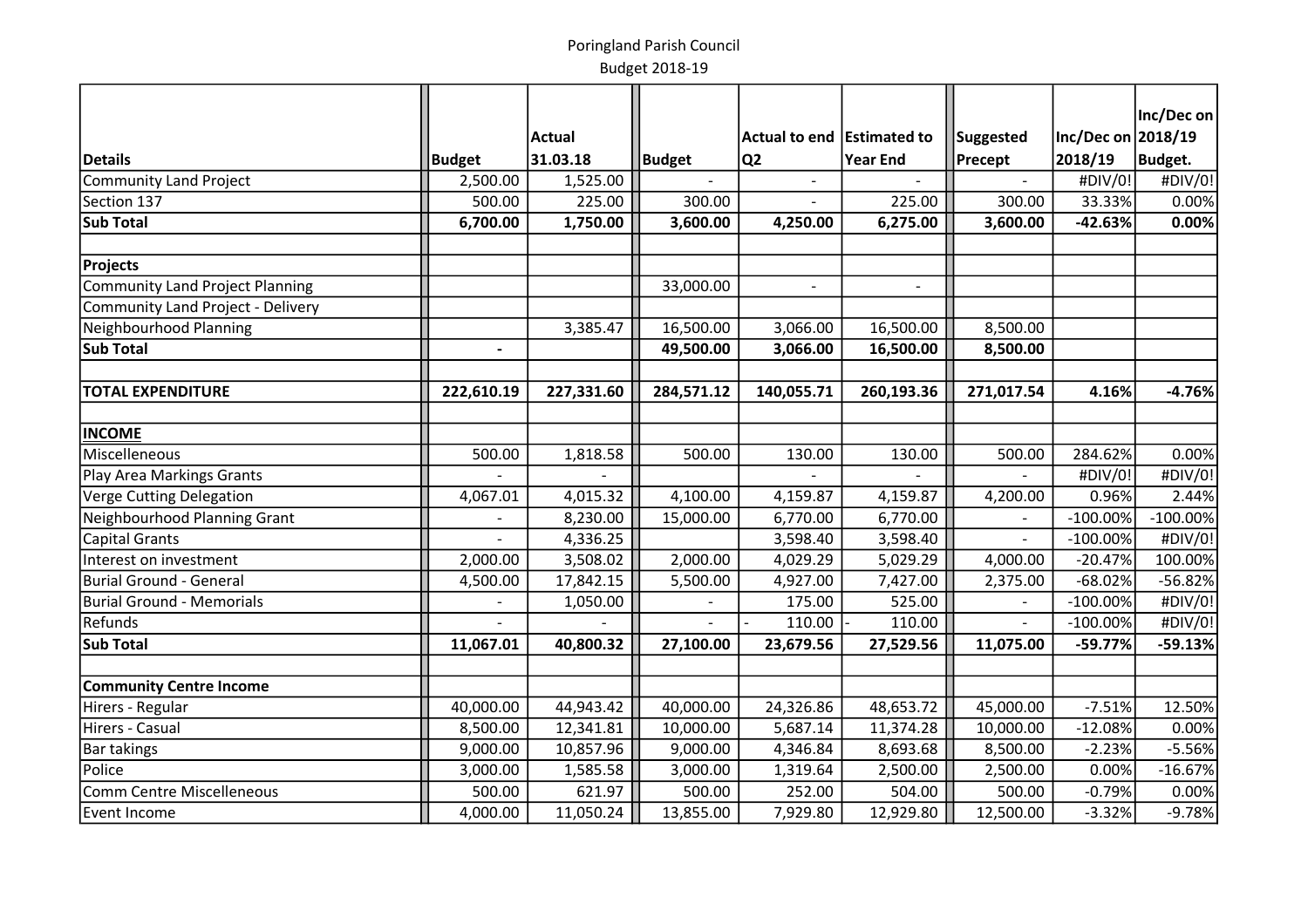|                                        |                | <b>Actual</b>            |                | Actual to end   Estimated to |            |                      | Inc/Dec on 2018/19 | Inc/Dec on |
|----------------------------------------|----------------|--------------------------|----------------|------------------------------|------------|----------------------|--------------------|------------|
|                                        |                | 31.03.18                 |                |                              | Year End   | Suggested<br>Precept | 2018/19            |            |
| <b>Details</b>                         | <b>Budget</b>  |                          | <b>Budget</b>  | Q2                           |            |                      |                    | Budget.    |
| Refunds                                |                | 170.24                   |                | 50.00                        | 50.00      |                      | $-100.00\%$        | #DIV/0!    |
|                                        | 65,000.00      | 81,230.74                | 76,355.00      | 43,812.28                    | 84,605.48  | 79,000.00            |                    |            |
| <b>Earmarked Monies</b>                |                |                          |                |                              |            |                      |                    |            |
| Use of commuted sums                   |                |                          |                |                              |            |                      |                    |            |
|                                        |                |                          |                |                              |            |                      |                    |            |
| Devlin Drive Grounds Maintenance       |                | 554.97                   | 780.00         | 335.00                       | 335.00     | 807.00               |                    |            |
| Mulberry Close Grounds Maintenance     |                | 702.00                   | 2,420.00       | 2,402.34                     | 2,402.34   | 2,290.00             |                    |            |
| Mulberry Close Play Equipment          |                | 839.15                   |                | 3,400.30                     | 3,400.30   |                      |                    |            |
| Trafalgar Square Grounds Maintenance   |                | 1,721.41                 | 1,160.00       | 1,512.98                     | 1,512.98   | 1,160.00             |                    |            |
| Rosebery Park Grounds Maintenance      |                |                          | 2,090.00       | 2,070.62                     | 2,070.62   | 1,750.00             |                    |            |
| Norwich Road Bus Shelters              |                | 250.00                   | 250.00         | 100.00                       | 100.00     | 200.00               |                    |            |
| Use of earmarked reserves              |                |                          |                |                              |            |                      |                    |            |
| Community Land Project Planning        |                | $\overline{\phantom{a}}$ | 20,000.00      |                              |            |                      |                    |            |
| Neighbourhood Planning                 |                | $\overline{\phantom{0}}$ | 1,500.00       | 3,066.00                     | 500.00     | 8,500.00             |                    |            |
| Hall Floor Balance                     |                |                          |                | 2,188.50                     | 2,188.50   |                      |                    |            |
| Car Park Extension                     |                |                          |                | 1,050.00                     | 1,050.00   |                      |                    |            |
| <b>Burial Ground Professional Fees</b> |                |                          |                |                              |            | 5,000.00             |                    |            |
| Use of free reserves                   |                |                          |                |                              |            |                      |                    |            |
|                                        |                |                          |                |                              |            |                      |                    |            |
| <b>Sub Total</b>                       |                | 4,067.53                 | 28,200.00      | 16,125.74                    | 13,559.74  | 19,707.00            | 45.33%             | $-30.12%$  |
|                                        |                |                          |                |                              |            |                      |                    |            |
| <b>TOTAL INCOME</b>                    | 76,067.01      | 126,098.59               | 131,655.00     | 83,617.58                    | 125,694.78 | 109,782.00           |                    |            |
|                                        |                |                          |                |                              |            |                      |                    |            |
| <b>SHORTFALL GRANT</b>                 | 3,714.00       | 3,714.00                 | 1,994.00       | 1,994.00                     | 1,994.00   |                      |                    |            |
| <b>PRECEPT</b>                         | 142,829.18     | 142,829.18               | 150,922.12     | 150,922.12                   | 150,922.12 | 161,235.54           |                    |            |
|                                        |                |                          |                |                              |            |                      |                    |            |
| <b>TOTAL INCOME</b>                    | 222,610.19     | 272,641.77               | 284,571.12     | 236,533.70                   | 278,610.90 | 271,017.54           |                    |            |
|                                        |                |                          |                |                              |            |                      |                    |            |
| <b>EXCESS / LOSS</b>                   | $\blacksquare$ | 45,310.17                | $\blacksquare$ |                              | 18,417.54  | $\blacksquare$       |                    |            |
|                                        |                |                          |                |                              |            |                      |                    |            |
| Inc/Dec on Council Tax Bill            | #DIV/0!        |                          | 0.00%          |                              |            | 1.82%                |                    |            |